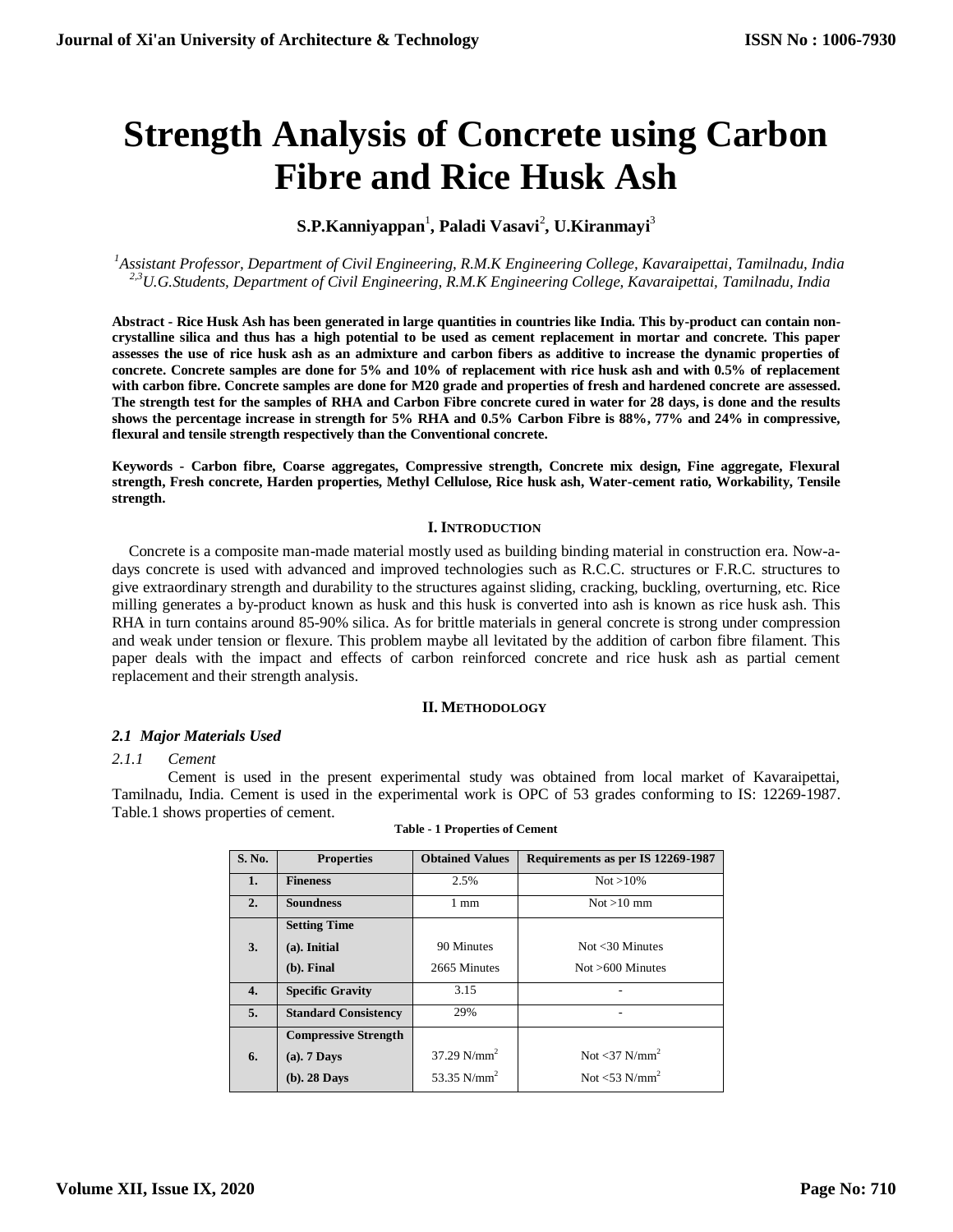## *2.1.2 Rice Husk Ash*

Rice Husk Ash as shown in Fig. 1 is used in the present experimental study was obtained from the supplier. Rice husk Ash generally referred to agriculture by product of burning husk under controlled temperature of 800°C generally this process produces 25% ash containing 85 to 95% of amorphous silica and 5% of alumina. It is sieved through 425 micron sieve. The portion of ash passing through this sieve size is used. The colour of RHA is grey and specific gravity is 2.3.



**Figure 1. Rice Husk Ash**

## *2.1.3 Carbon Fibre*

Filament of diameter 1.75 mm is purchased from local shop. The length of carbon fibre used is determined by Aspect ratio of 50. PLA based carbon fibre filament as shown in Fig. 2 is used and can resist up to temperature of 210°C.



**Figure 2. Carbon Fibre Filaments**

## *2.2 Mix Proportioning*

| Table - 2 Mix Design                       |                                                                                                                               |  |  |  |  |  |  |
|--------------------------------------------|-------------------------------------------------------------------------------------------------------------------------------|--|--|--|--|--|--|
|                                            | <b>Mix Design Details</b>                                                                                                     |  |  |  |  |  |  |
| <b>Grade of Concrete</b>                   | M <sub>20</sub>                                                                                                               |  |  |  |  |  |  |
| <b>Water-Cement Ratio</b>                  | 0.50                                                                                                                          |  |  |  |  |  |  |
| <b>Grade of Cement</b>                     | OPC <sub>53</sub>                                                                                                             |  |  |  |  |  |  |
| <b>Maximum Size of</b>                     | $20 \text{ mm}$                                                                                                               |  |  |  |  |  |  |
| <b>Aggregate</b>                           |                                                                                                                               |  |  |  |  |  |  |
| <b>Fine Aggregate</b>                      | <b>River Sand</b>                                                                                                             |  |  |  |  |  |  |
| Sample designed according to IS 10262:2009 |                                                                                                                               |  |  |  |  |  |  |
| <b>Carbon Fibre Length</b>                 | $90 \text{ mm}$                                                                                                               |  |  |  |  |  |  |
|                                            | Carbon Fibre Length is assigned from Aspect Ratio of 0.50                                                                     |  |  |  |  |  |  |
|                                            | According to SHRP-ID/UFR92605, the volume of fraction of fibre is taken as 0.5% of fibre to weight of cement content is taken |  |  |  |  |  |  |
|                                            | Dispersion Resistant Agent – Methyl Cellulose (According to SHRP-ID/UFR92605, the volume of fraction of                       |  |  |  |  |  |  |
| <b>Chemical Admixture</b>                  | Chemical Admixture is taken as 0.4% of weight of cement content)                                                              |  |  |  |  |  |  |
|                                            | <b>Rice Husk Ash</b>                                                                                                          |  |  |  |  |  |  |
| <b>Mineral Admixture</b>                   | (According to IS 9001:2008 the volume fraction of Mineral Admixture is taken as 5% and 10% of Rice Husk Ash to                |  |  |  |  |  |  |
|                                            | the total weight of cement content used)                                                                                      |  |  |  |  |  |  |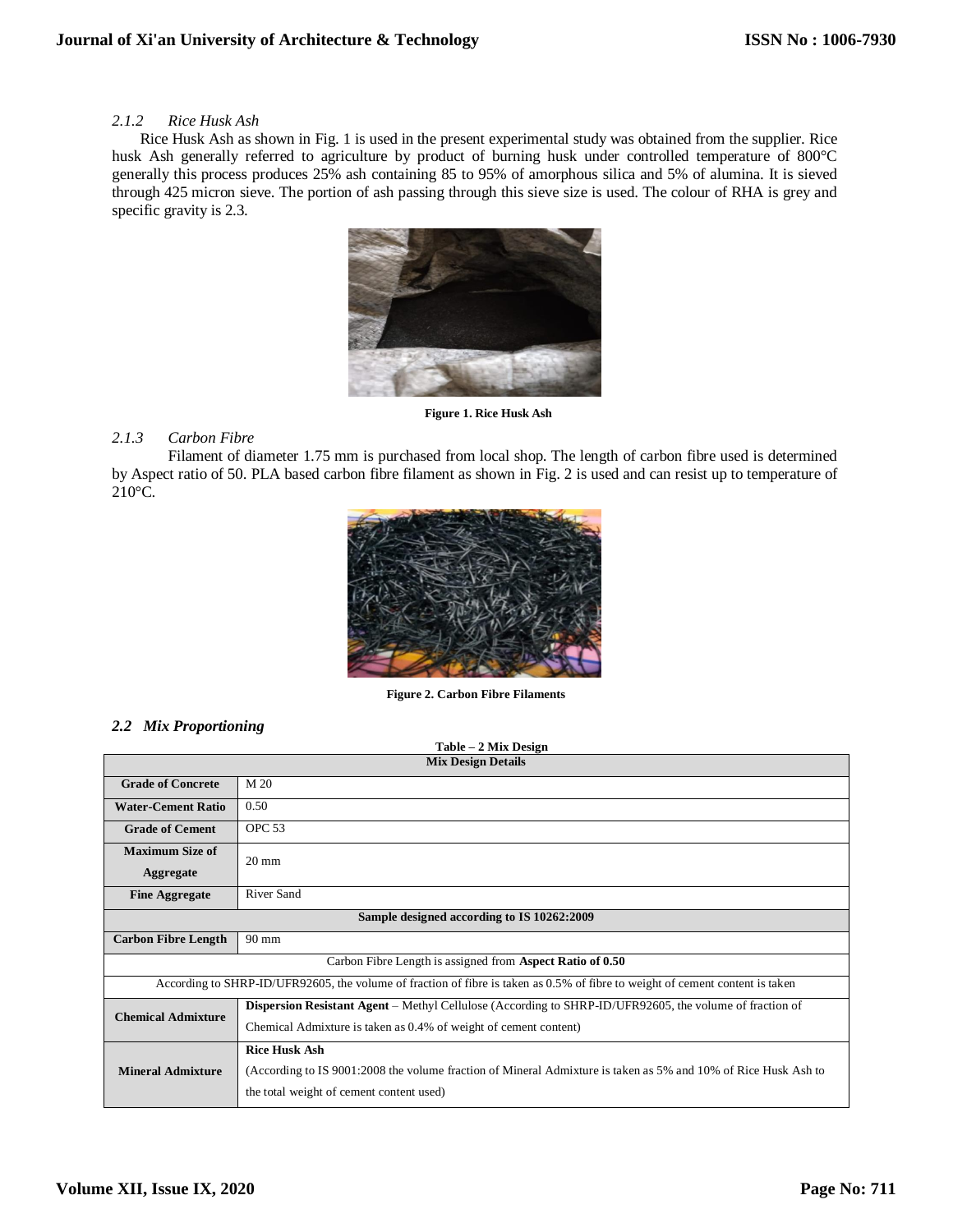| <b>Specimen</b>               | Cement $(Kg)$ | Fine Aggregate (Kg) | Coarse Aggregate (Kg) | Water $(Kg)$ | Total $(Kg)$ |
|-------------------------------|---------------|---------------------|-----------------------|--------------|--------------|
| <b>Compressive Strength</b>   | 1.490         | 2.331               | 4.506                 | 0.708        | 9.035        |
| <b>Split Tensile Strength</b> | 2.349         | 3.670               | 7.097                 | 1.116        | 14.232       |
| <b>Flexural Strength</b>      | 2.217         | 3.460               | 6.699                 | .053         | 13.429       |
| <b>Total</b>                  | 6.056         | 9.461               | 18.302                | 2.877        | 36.696       |

**Table - 3 Mix Proportion for Standard Concrete (Sample 1)**

#### **Table – 4 Mix Proportion for 5% Rice Husk Ash, 0.5% Carbon Fibre Replacement (Sample 2)**

|                               | <b>Cement</b> | <b>RHA</b> | Carbon Fibre | <b>Fine Aggregate</b> | <b>Coarse Aggregate</b> | Water | <b>Total</b> |
|-------------------------------|---------------|------------|--------------|-----------------------|-------------------------|-------|--------------|
| <b>Specimen</b>               | (Kg)          | (Kg)       | (g)          | (Kg)                  | (Kg)                    | (Kg)  | (Kg)         |
| <b>Compressive Strength</b>   | 1.414         | 0.074      | 0.004        | 2.331                 | 4.500                   | 0.708 | 9.031        |
| <b>Split Tensile Strength</b> | 2.210         | 0.117      | 0.117        | 3.670                 | 7.007                   | 1.110 | 14.231       |
| <b>Flexural Strength</b>      | 2.090         | 0.110      | 0.110        | 3.460                 | 6.699                   | 1.060 | 13.529       |
| <b>Total</b>                  | 5.714         | 0.301      | 0.231        | 9.461                 | 18.206                  | 2.878 | 36.791       |

#### **Table – 5 Mix Proportion for 10% Rice Husk Ash, 0.5% Carbon Fibre Replacement (Sample 3)**

| <b>Specimen</b>               | <b>Cement</b> | <b>RHA</b> | Carbon Fibre | <b>Fine Aggregate</b> | <b>Coarse Aggregate</b> | Water | <b>Total</b> |
|-------------------------------|---------------|------------|--------------|-----------------------|-------------------------|-------|--------------|
|                               | (Kg)          | (Kg)       | (g)          | (Kg)                  | (Kg)                    | (Kg)  | (Kg)         |
| <b>Compressive Strength</b>   | 1.340         | 0.149      | 7.480        | 2.331                 | 4.500                   | 0.708 | 16.508       |
| <b>Split Tensile Strength</b> | 2.110         | 0.234      | 11.740       | 3.670                 | 7.000                   | 1.110 | 25.864       |
| <b>Flexural Strength</b>      | 1.960         | 0.221      | 11.10        | 3.460                 | 6.700                   | 1.060 | 24.501       |
| <b>Total</b>                  | 5.41          | 0.604      | 30.32        | 9.461                 | 18.2                    | 2.878 | 66.873       |

#### **Table - 6 Mix Proportion for 0.5% Carbon Fibre Replacement (Sample 4)**

| <b>Specimen</b>               | Cement $(Kg)$ | Carbon Fibre (g) | Fine Aggregate $(Kg)$ | Coarse Aggregate (Kg) | Water $(Kg)$ | Total $(Kg)$ |
|-------------------------------|---------------|------------------|-----------------------|-----------------------|--------------|--------------|
| <b>Compressive Strength</b>   | 9.720         | 0.051            | 15.960                | 30.780                | 5.346        | 61.857       |
| <b>Split Tensile Strength</b> | 1.541         | 0.005            | 4.175                 | 8.071                 | 0.638        | 14.430       |
| <b>Flexural Strength</b>      | 2.510         | 0.012            | 3.940                 | 7.620                 | .380         | 15.462       |
| <b>Total</b>                  | 13.771        | 0.068            | 24,075                | 46.471                | 7.364        | 91.749       |

#### **Table – 7 Mix Proportion for 5% Rice Husk Ash Replacement (Sample 5)**

| <b>Specimen</b>               | Cement $(Kg)$ | RHA(Kg) | Fine Aggregate (Kg) | <b>Coarse Aggregate (Kg)</b> | Water $(Kg)$ | Total $(Kg)$ |
|-------------------------------|---------------|---------|---------------------|------------------------------|--------------|--------------|
| <b>Compressive Strength</b>   | 9.690         | 0.510   | 15.960              | 30.780                       | 5.280        | 62.220       |
| <b>Split Tensile Strength</b> | 1.110         | 0.058   | 4.175               | 8.071                        | 0.610        | 14.024       |
| <b>Flexural Strength</b>      | 2.400         | 0.126   | 3.940               | 7.620                        | 1.320        | 15.406       |
| <b>Total</b>                  | 13.200        | 0.694   | 24.075              | 46.471                       | 7.210        | 91.650       |

| Table – 8 Mix Proportion for 10% Rice Husk Ash Replacement (Sample 6) |  |  |
|-----------------------------------------------------------------------|--|--|
|-----------------------------------------------------------------------|--|--|

| <b>Specimen</b>               | Cement $(Kg)$ | RHA (Kg) | Fine Aggregate $(Kg)$ | Coarse Aggregate (Kg) | Water $(Kg)$ | Total $(Kg)$ |
|-------------------------------|---------------|----------|-----------------------|-----------------------|--------------|--------------|
| <b>Compressive Strength</b>   | 9.186         | 0.020    | 15.960                | 30.780                | 5.052        | 61.998       |
| <b>Split Tensile Strength</b> | 1.010         | 0.156    | 4.175                 | 8.073                 | 0.550        | 13.964       |
| <b>Flexural Strength</b>      | 2.270         | 0.252    | 3.940                 | 7.620                 | 1.250        | 15.332       |
| <b>Total</b>                  | 12.466        | 1.428    | 24,075                | 46.473                | 6.852        | 91.294       |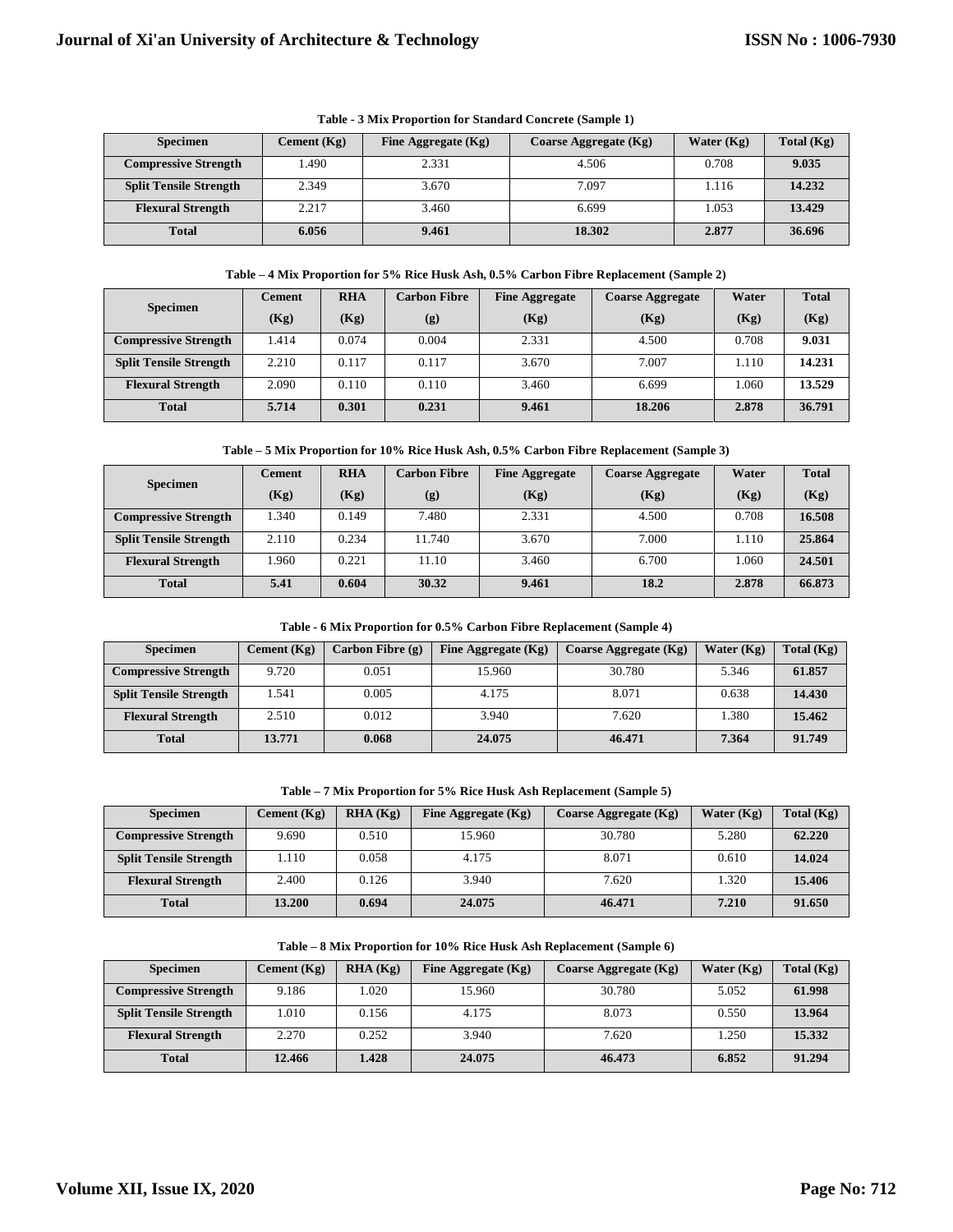## *2.3 Design Mix*

Nominal mix design is carried out. Mix design for M20 grade concrete with 5% and 10% replacement of rice husk ash to the weight of cement and 0.5% of carbon fibre filament to the weight of cement is also used. Both the samples are replaced with same amount of carbon fibre filament. Water cement ratio is assigned as 0.5 and it is corrected to 0.55.The conventional sample with no replacement of rice husk ash, carbon and methyl cellulose is also prepared. Another set of samples with carbon fibre replacement and rice husk replacement are used. The samples are cured under moist condition for 28 days.

## **III. RESULTS AND DISCUSSION**

Various tests on Fresh and Hardened Concrete are performed, on all the concrete samples and their results are tabulated and analyzed.

## *3.1 Results on Fresh Properties*

#### **Table – 9 Fresh Concrete Test Results**

| Sample | <b>Methyl Cellulose</b> (%) | <b>Slump Value (mm)</b> | Flow Table $(\% )$ | <b>Compaction Factor</b> |
|--------|-----------------------------|-------------------------|--------------------|--------------------------|
| $S-1$  |                             | 100                     | 71.20              | 0.94                     |
| $S-2$  |                             | 130                     | 86.00              | 0.97                     |
| $S-3$  |                             | .15                     | 76.60              | 0.95                     |
| $S-4$  |                             | 140                     | 65.33              | 0.95                     |
| $S-5$  |                             | 105                     | 62.50              | 0.91                     |
| $S-6$  |                             | 110                     | 67.33              | 0.90                     |

## *3.2 Discussion on Fresh Properties*

- Increase in rice husk ash increases Slump value.
- Addition of methylcellulose makes it highly consistent.
- As a whole fresh properties test indicates the concrete is highly workable.
- A basic comparison has been made in strength (Harden properties) for the different samples.

## *3.3 Results on Hardened Properties*

## **Table –10 Specimen Details**

| <b>Description</b>           | <b>Compressive strength</b>                  | Split tensile strength       | <b>Flexural strength</b>                     |
|------------------------------|----------------------------------------------|------------------------------|----------------------------------------------|
| Shape of specimen            | <b>Cube</b>                                  | <b>Cylinder</b>              | <b>Beam</b>                                  |
| Cross sectional area (Sq.mm) | $L = 150$ mm<br>$B = 150$ mm<br>$H = 150$ mm | $L = 300$ mm<br>$D = 150$ mm | $L = 500$ mm<br>$B = 150$ mm<br>$H = 150$ mm |
| Age of specimen              | 28 days                                      | 28 days                      | 28 days                                      |
| <b>Curing condition</b>      | Moist                                        | Moist                        | Moist                                        |
| Weight of specimen $(Kg)$    | $8.45$ Kg                                    | 13.30 Kg                     | $6.12$ Kg                                    |
| Load rate $(KN/s)$           | 2.75                                         | 2.75                         | 2.75                                         |



**Figure 3. Compression Test Figure 4. Split Tensile Test Figure 5. Flexural Test**



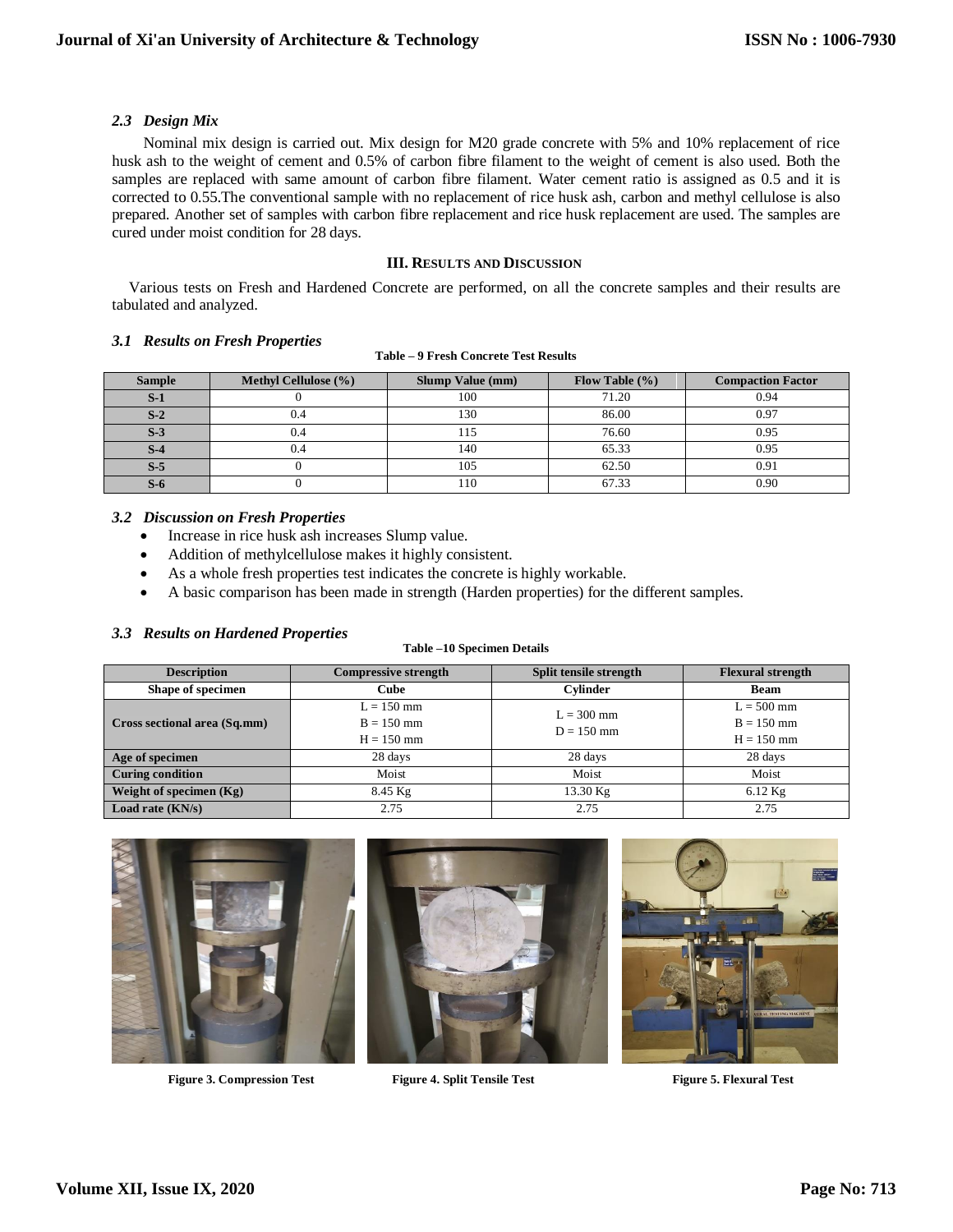| <b>Sample</b> | Compressive strength (MPa) | Split tensile strength (MPa) | <b>Flexural strength (MPa)</b> |
|---------------|----------------------------|------------------------------|--------------------------------|
| $S-1$         | 6.50                       | 0.53                         | 0.72                           |
| $S-2$         | 12.30                      | 0.66                         | 1.28                           |
| $S-3$         | 9.60                       | 0.64                         | 1.20                           |
| $S-4$         | 4.49                       | 0.44                         | 0.58                           |
| $S-5$         | 4.87                       | 0.47                         | 0.53                           |
| $S-6$         | 3.80                       | 0.41                         | 0.48                           |

**Table –11 Strength Test Results of the Samples for 7th day**



**Figure 6. Graph showing Compressive Strength values for different samples on 7th day Test**



**Figure 7. Graph showing Split Tensile Strength values for different samples on 7th day Test**



**Figure 8. Graph showing Flexural Strength values for different samples on 7th day Test**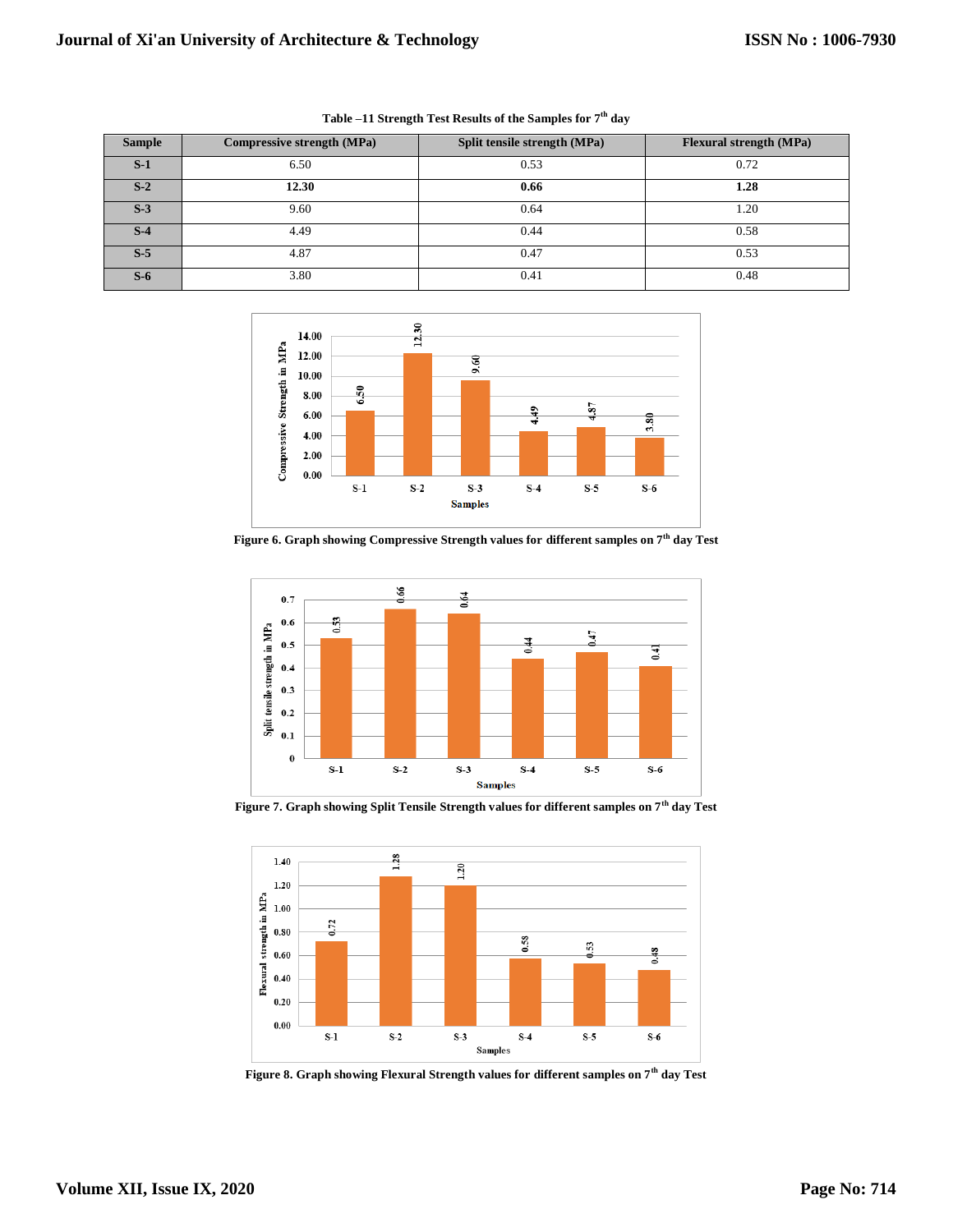| <b>Sample</b> | Compressive strength (MPa) | Split tensile strength (MPa) | <b>Flexural strength (MPa)</b> |
|---------------|----------------------------|------------------------------|--------------------------------|
| $S-1$         | 13.00                      | 1.06                         | 1.44                           |
| $S-2$         | 24.55                      | 1.32                         | 2.55                           |
| $S-3$         | 19.19                      | 1.28                         | 2.40                           |
| $S-4$         | 8.98                       | 0.88                         | 1.15                           |
| $S-5$         | 9.74                       | 0.93                         | 1.06                           |
| $S-6$         | 7.60                       | 0.81                         | 0.95                           |

**Table –12 Strength Test Results of the Samples for 14th day**



**Figure 9. Graph showing Compressive Strength values for different samples on 14th day Test**



**Figure 10. Graph showing Split Tensile values for different samples on 14th day Test**



**Figure 11. Graph showing Flexural Strength values for different samples on 14th day Test**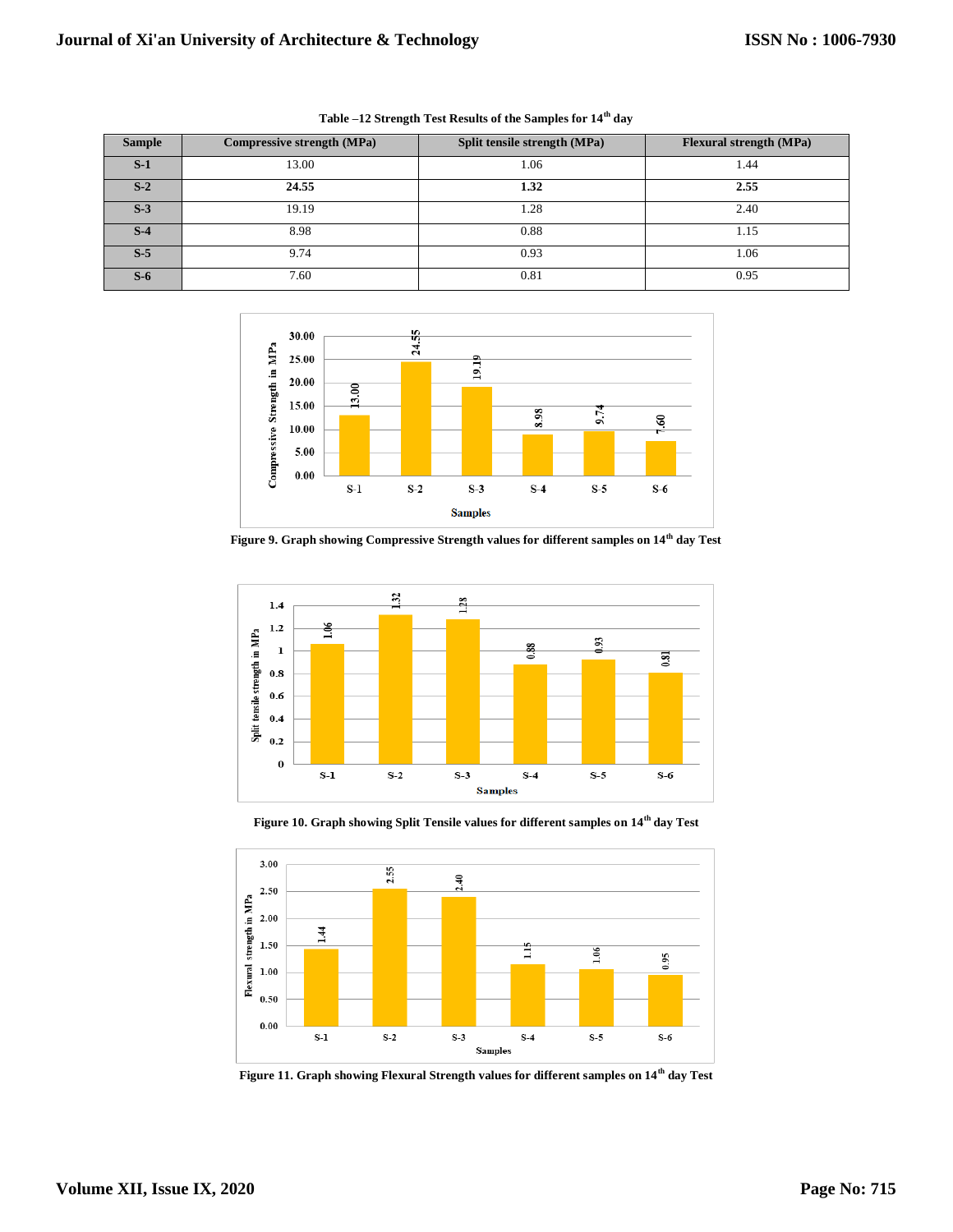| <b>Sample</b> | Compressive strength (MPa) | Split tensile strength (MPa) | <b>Flexural strength (MPa)</b> |
|---------------|----------------------------|------------------------------|--------------------------------|
| $S-1$         | 26.00                      | 2.12                         | 2.88                           |
| $S-2$         | 49.10                      | 2.63                         | 5.10                           |
| $S-3$         | 38.38                      | 2.58                         | 4.80                           |
| $S-4$         | 17.98                      | 1.76                         | 2.30                           |
| $S-5$         | 19.48                      | 1.86                         | 2.12                           |
| $S-6$         | 15.18                      | 1.62                         | 1.90                           |

**Table –13 Strength Test Results of the Samples for 28th day**



**Figure 12. Graph showing Compressive Strength values for different samples on 28th day Test**



**Figure 13. Graph showing Split Tensile values for different samples on 28th day Test**



**Figure 14. Graph showing Flexural Strength values for different samples on 28th day Test**